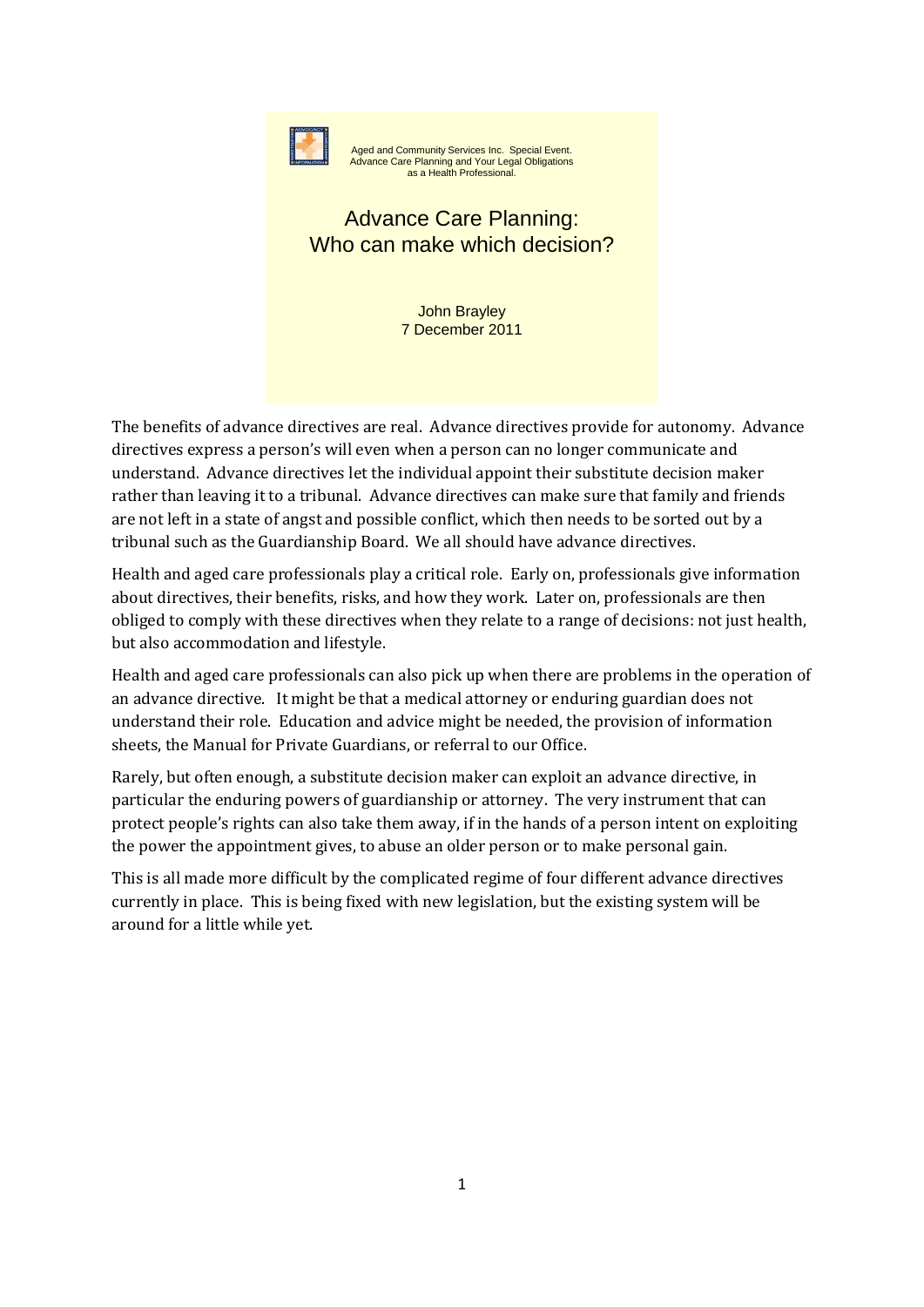

#### **Outline**

Current practice:

- Overview of the Office of the Public Advocate
- Decision Making using Advance Directives
- Medical and Dental Procedures
- Accommodation Decisions
- Lifestyle Decisions
- Future reform:
- Capacity
- Right to Safety and Adult Protection

This is the outline of the presentation. The theme is who can make what decisions. It considers the role of advance directives, but also guardianship and administration powers. Central to the whole area is the concept of mental incapacity. In this presentation, I will discuss capacity, informal arrangements, and the different areas of decision making.



- Program review
- Identify unmet need and inappropriately met need. Advise Minister
- Promote rights, Advocacy
- Give advice about the Act
- Monitor the Act
- Guardian of last resort
- Investigations

First of all, a word about our Office. The Public Advocate is an independent statutory official, accountable to the South Australian Parliament, legislated for by the *Guardianship and Administration Act 1993*. We assist people who have a mental incapacity — which is broadly interpreted as people who have dementia, a neurological disease affecting cognition, brain injury, intellectual disability, autism or mental illness. The functions are listed on the slide they include program review, making recommendations to the Minister on unmet need, promoting rights, monitoring the Act, and the Public Advocate being appointed guardian of last resort.



#### Advance Directives

There are four different advance directives in South Australia.

- Financial decisions Enduring Power of **Attorney**
- Lifestyle , Accommodation and Health decisions - Enduring Power of **Guardianship**
- Medical decisions only Medical Power of Attorney & Anticipatory Direction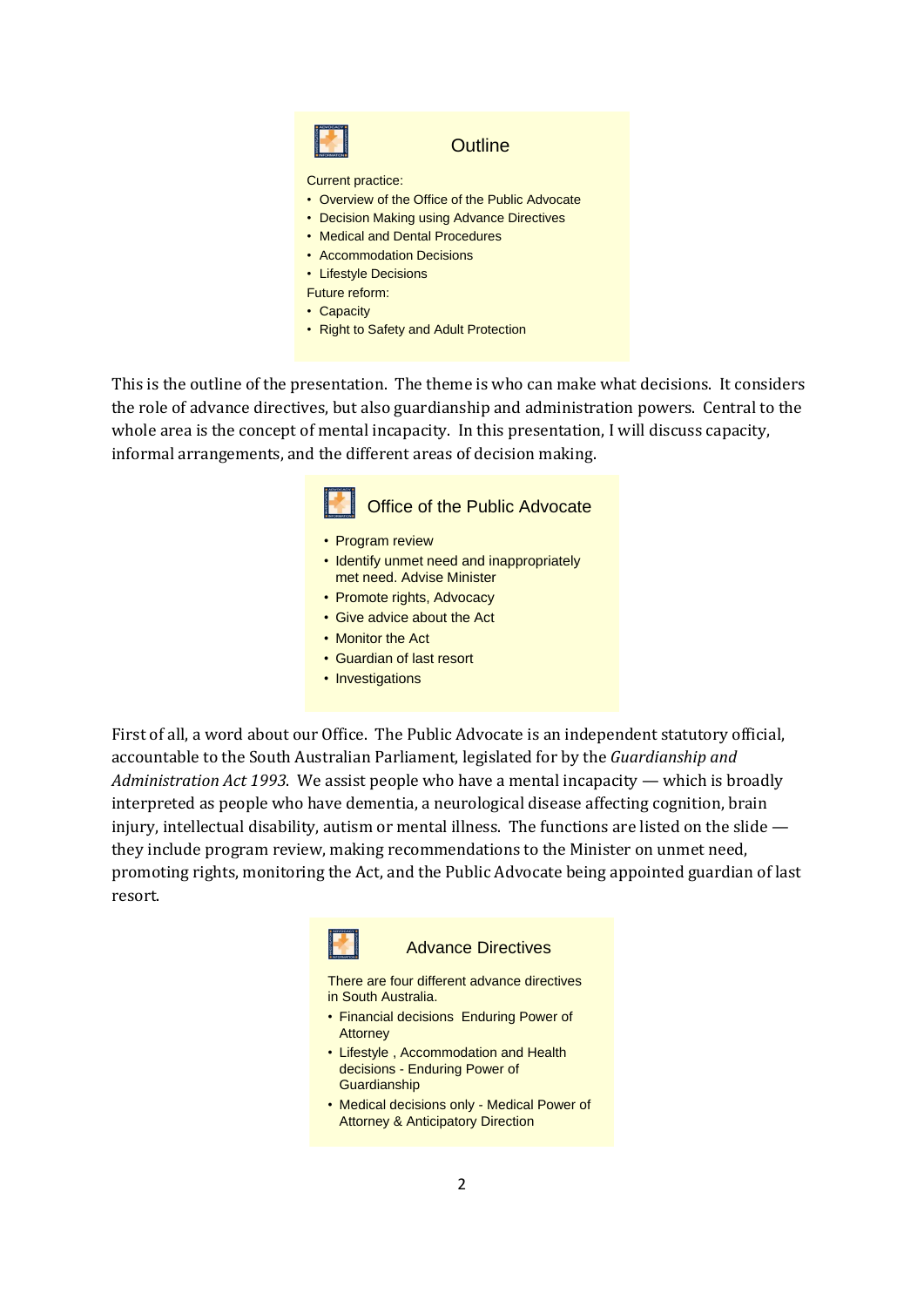As already discussed, today there are four advance directives in South Australia, covered by three pieces of legislation. The decisions covered and the types of directives are described on this slide: the Enduring Power of Attorney for financial decisions; the Enduring Power of Guardianship for lifestyle, accommodation and health decisions; the Medical Power of Attorney for health decision-making; and an Anticipatory Direction which gives instructions for care when a person is in the terminal phase of a terminala illness or in a persistent vegetative state. There is overlap and duplication between the potential use and roles of the Enduring Power of Guardianship and the Medical Power of Attorney in health care situations.

The first three — the EPG, the EPA and the Medical Power of Attorney —appoint an agent to make substitute decisions, but each of these directives also allows specific instructions to be written on the form that the person appointed must follow. The last directive – the Anticipatory Direction — is a personal directive only, without appointing a substitute decision maker. Following the South Australian advance directive review, there will be new legislation to simplify this system.



In addition, there are informal documents, the two common ones being the Statement of Choices, and the Good Palliative Care Plan. These can provide a useful tool, for writing down a plan after a person has lost capacity. However, if a person still has capacity and can use one of the statutory directives already listed, this better protects a person's wishes. In the future, if there is greater uptake of formal advance directives, which will be an aim of introducing new legislation, then informal documents should have less of a role.



Differences in decision making

- *Enduring Guardian (Guardianship and Administration Act 1993)*
	- Substituted judgement
	- The decision the person would have made
- *Medical Power of Attorney (Consent to Medical Treatment and Palliative Care Act 1995)*
	- Apply substituted judgement for instructions on the Medical Power of Attorney form
	- Absence of instructions act in the persons best interests
- *Enduring Power of Attorney (Power of Attorney and Agency Act 1984)*
	- Protect the interests of the donor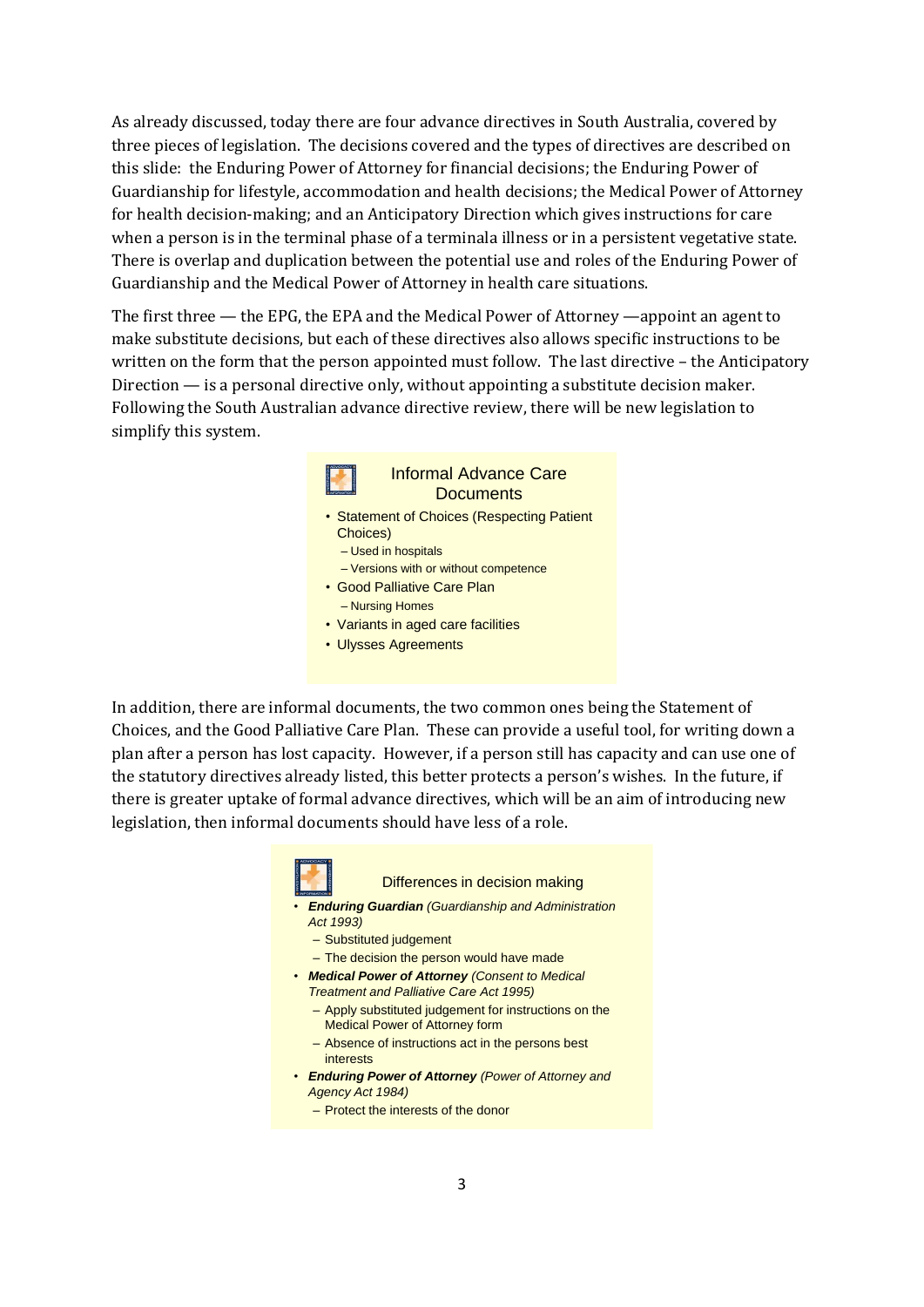The different advance directives also use different decision-making principles. So, the Enduring Guardian needs to give paramount consideration to what the wishes of the person would have been if he or she was not mentally incapacitated. In essence, this is what the person would have chosen to do themselves, to the extent that there is reasonably ascertainable evidence.

In contrast, a Medical Power of Attorney will make substitute decisions if instructions are put on the form, but otherwise must make a decision about what is in the person's best interests.

At times, the difference between substituted judgement and best interests considerations can lead to a completely different decision. This reflects the difference between what people might have chosen for themselves, and what another decision maker might determine is in their best interests.

This is also where health professionals can help guide substitute decision makers about matters they should consider. For example, did mum or dad ever talk about what they would want to happen if they ever were in a situation like this? Independent advice to substitute decision makers can be provided by the Office of the Public Advocate enquiry line. In addition, on our website there are a number of fact sheets covering guardianship and administration and related matters.

The substituted judgement standard is the most respected in this area. It is the one supported in the recently released National Framework for Advance Care Directives.

I want to pause for a moment to discuss an example of a substituted judgment decision.

The case actually involves enduring guardians making a decision about electroconvulsive therapy (ECT). The person for whom they were guardians is an older person who had severe depression, and had poor hydration and lack of proper eating. This person had stated their wish in the past never to have ECT, and had made their enduring guardians promise never to consent to this.

This case illustrates how substituted judgement works. I cannot give more details because of the provision in the *Guardianship and Administration Act 1993* to protect client privacy. However, I can discuss some non-identifying facts and principles, as there is broad public interest in such principles being disseminated.

As stated, the guardians were acting on what the person had wished, basing their decision on this paramount consideration. The Guardianship Board considered this matter three times.

On the first occasion, the Guardianship Board was asked to give its consent to ECT. However, the provisions of the *Mental Health Act 2009* s42, are clear that the Board can only consider consent if the person cannot consider the question of consent themselves, and does not have a Medical Power of Attorney, enduring guardian or appointed guardian who could consider this consent. This person had an enduring guardian, so therefore the Board could not consider the question of consent.

In the second hearing, the Guardianship Board was asked to revoke the Enduring Power of Guardianship. Section 26 of the *Guardianship and Administration Act 1993* allows the Board to do this if the enduring guardian has acted in an incompetent or negligent manner or contrary to the principles of the Act.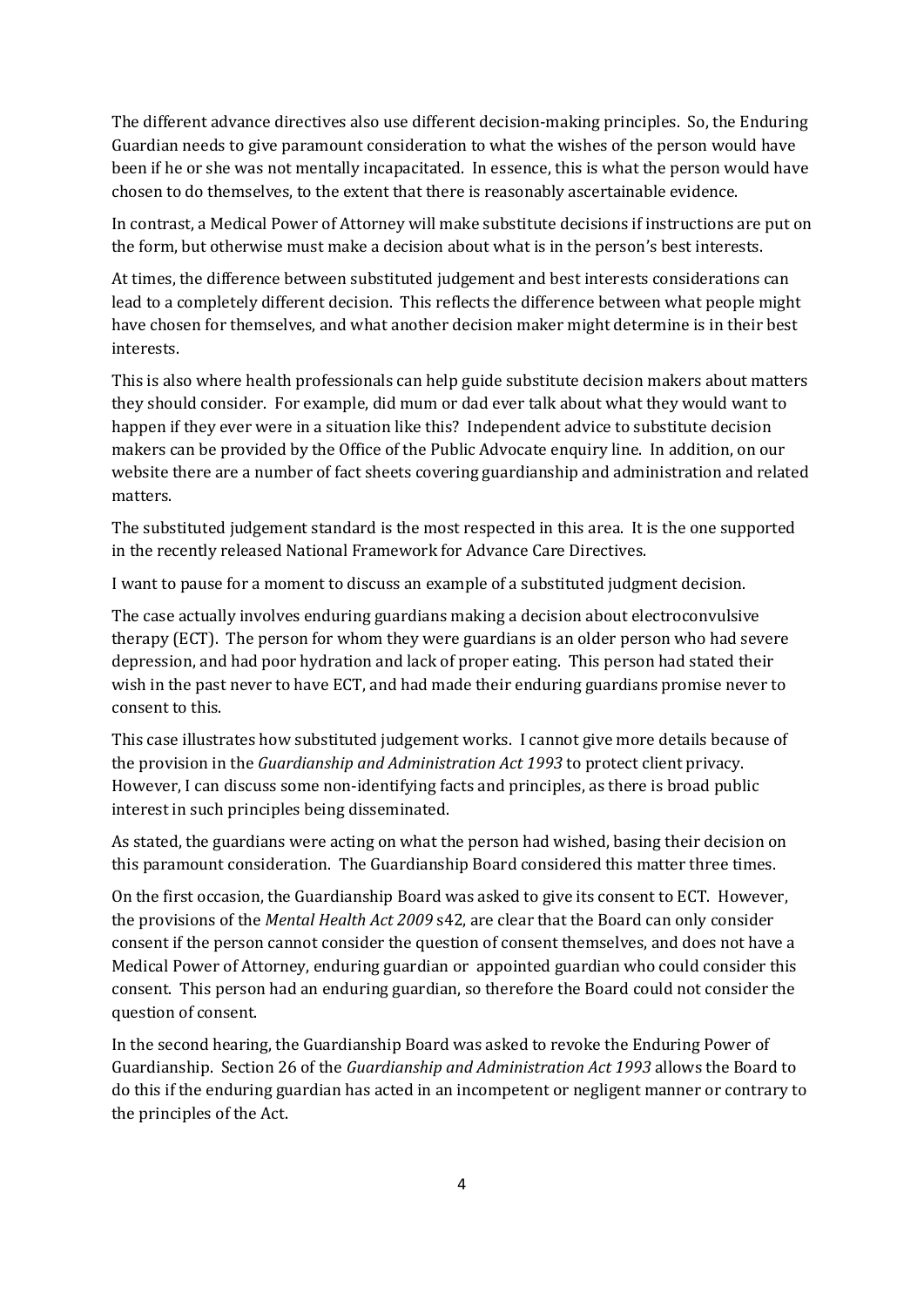The Board concluded on a majority view that whilst they disagreed with the decisions of the guardians, they could not say, as a matter of law, that the conduct of the guardians was incompetent or negligent, so therefore the application was dismissed.

A third application was made shortly afterwards to a differently constituted Board. In the third hearing, the EPG was revoked and the Board consented to the ECT. The enduring guardians appealed to the District Court and their appeal was upheld. The Court set aside the orders made by the Board, because of a lack of procedural fairness in this third hearing. The enduring guardians' role was restored.

Enduring guardians can be called on to make major decisions. In this case, it was not life or death at the point that it was made, but it could have been in the future. It is reasonable to suppose that a best-interests decision would have been different to a substituted judgement decision.

In fact, the intersection of the *Mental Health Act* and the *Guardianship and Administration Act* highlights this tension. The enduring guardians were appointed under the Guardianship Act, and were therefore obliged to make substituted judgement their paramount consideration. However, the *Mental Health Act* does not have this paramount requirement, so once the enduring guardianship was revoked, the Board was not obliged to consider the person's own wishes in the same way, as the Board's consent is made under the *Mental Health Act*.

ECT can be very effective for depression, particularly for older people, and it is highly likely that a person making a best-interest decision would consent to treatment. Yet the enduring guardians stuck to the paramount principle in the *Guardianship and Administration Act.*

This type of application of substituted judgement in ECT is a new issue in South Australia since July 2010. In the old *Mental Health Act 1993*, the only type of advance directive allowed under that Act was the Medical Power of Attorney. An enduring guardian, or for that matter, a guardian appointed by the Board, could not make a consent decision concerning ECT under the old Act.

You will recall from the earlier discussion that a Medical Power of Attorney must make a best interests decision, unless there is a specific instruction in writing on the form to the contrary. Now, for the first time we see cases of the substituted judgement principle applied to ECT, which extends substituted judgement beyond what is specifically written on the form as is the case with a Medical Power of Attorney, to what in the opinion of the guardian the wishes of the person would have been, even if there are no written instructions.

This is an ECT example but of course, there are many other major decisions that an enduring guardian may need to make: it could be a decision about active treatment for a life-threatening medical illness, a decision to consent to a not-for-resuscitation plan that might lead to death, or to consent or not consent to ICU admission. By the very nature of the substituted judgement principles, a decision that a guardian makes for mum or dad, or other person, could be different to the decision that the guardian would make for themselves in the same situation or what the guardian considers is best interest.

This can be very worrying for the decision maker, but of course, one way to avoid sleepless nights is to be confident that the decision has been well made even if the substitute decision maker is worried about the consequence. If it is truly what mum or dad would have wanted, it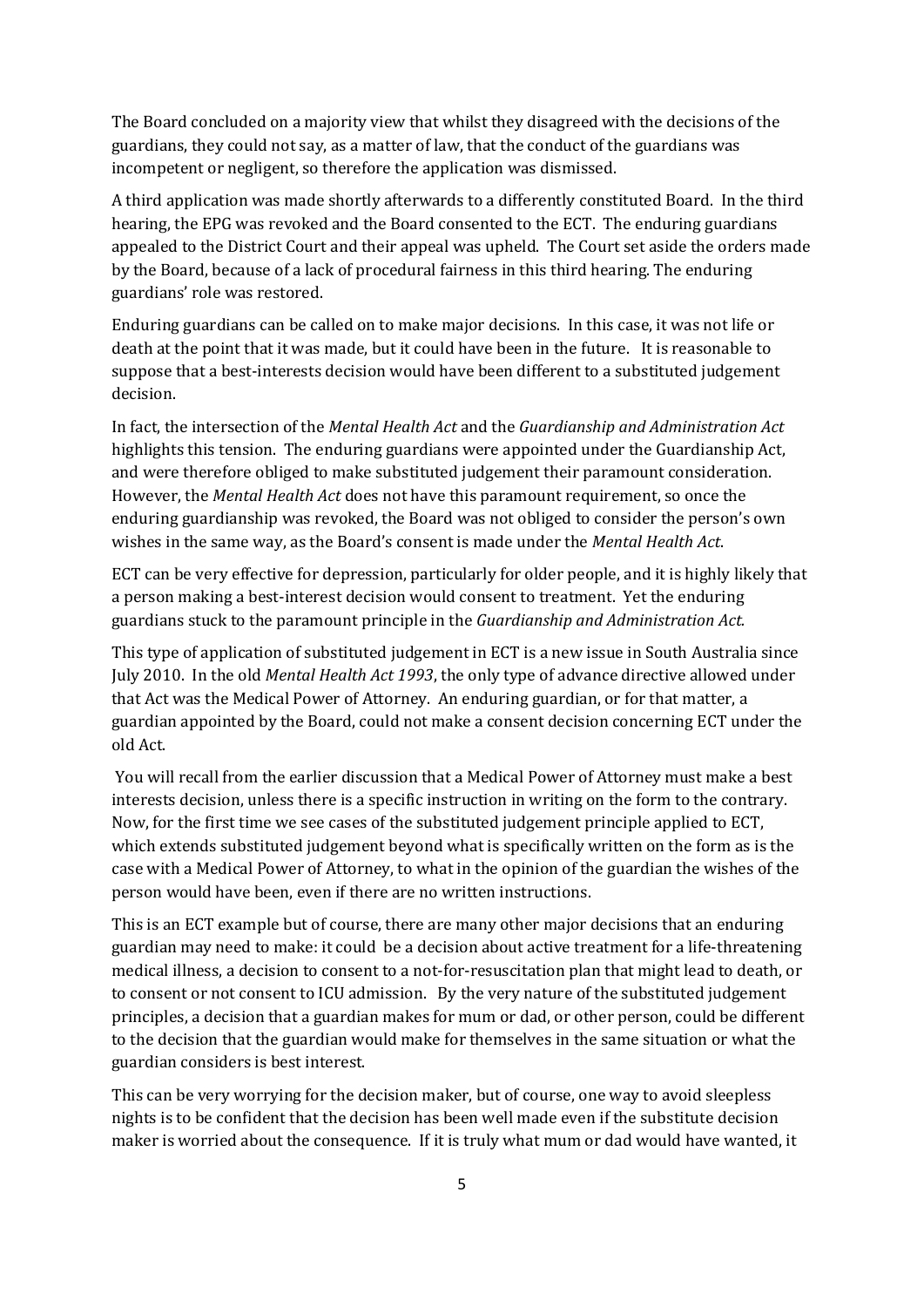can be justified. On the other hand, if it does vary from their wishes because the situation is different to what mum or dad had envisaged, then it can also be justified. Invariably though, such decisions need to be stepped through, and this is where support and advice to the decision maker can be needed.

In the future, we will see more substituted judgement decisions than best interests. The new health and personal advance directives will require substituted judgement. In the longer term, I expect that the principles of substituted judgement will also be applied to mental health law.

Already-appointed substitute decision makers — no matter who they are — are welcome to call our enquiry service for advice.

| <b>Medical and Dental Decisions</b><br><b>Consent for Health</b><br><b>Decision</b> |                                                                          |  |
|-------------------------------------------------------------------------------------|--------------------------------------------------------------------------|--|
| Self                                                                                | <b>YES</b><br>Person who has capacity to make the decisions              |  |
| <b>Medical Power of Attorney</b>                                                    | <b>YES</b>                                                               |  |
| <b>Enduring Guardian</b>                                                            | <b>YES</b><br>Enduring powers activated.<br>Need to apply s5 principles. |  |
| Guardian with Health<br>Powers                                                      | <b>YES</b><br>Need to apply s5 principles                                |  |
| <b>Relative</b>                                                                     | <b>YES</b><br>Defined in the Guardianship and Administration Act         |  |
| Guardianship Board                                                                  | <b>YES</b>                                                               |  |
| <b>Enduring Power of Attorney</b>                                                   | <b>NO</b>                                                                |  |

Medical and Dental Decisions

This slide illustrates who can give consent for a medical and dental decision. At the bottom, I have noted that a person who possesses an Enduring Power of Attorney (EPA) cannot give consent to medical procedures. While this is obvious, it is a common misconception that families and friends have completed an EPA and consider that it covers more than legal and financial decisions. When the person with an EPA is also a relative as defined in the Act, it is generally still possible for that person to consent to a medical procedure, but of course, not all EPAs are relatives.

The table lists the role of Medical Power of Attorney, enduring guardian, as well as appointed guardian with health powers. In many situations, consent will be given by a relative. Given that the uptake of advance directives is still limited, aged care providers are frequently in a position of needing to obtain consent for a person who has developed dementia, and consent will be provided by a relative.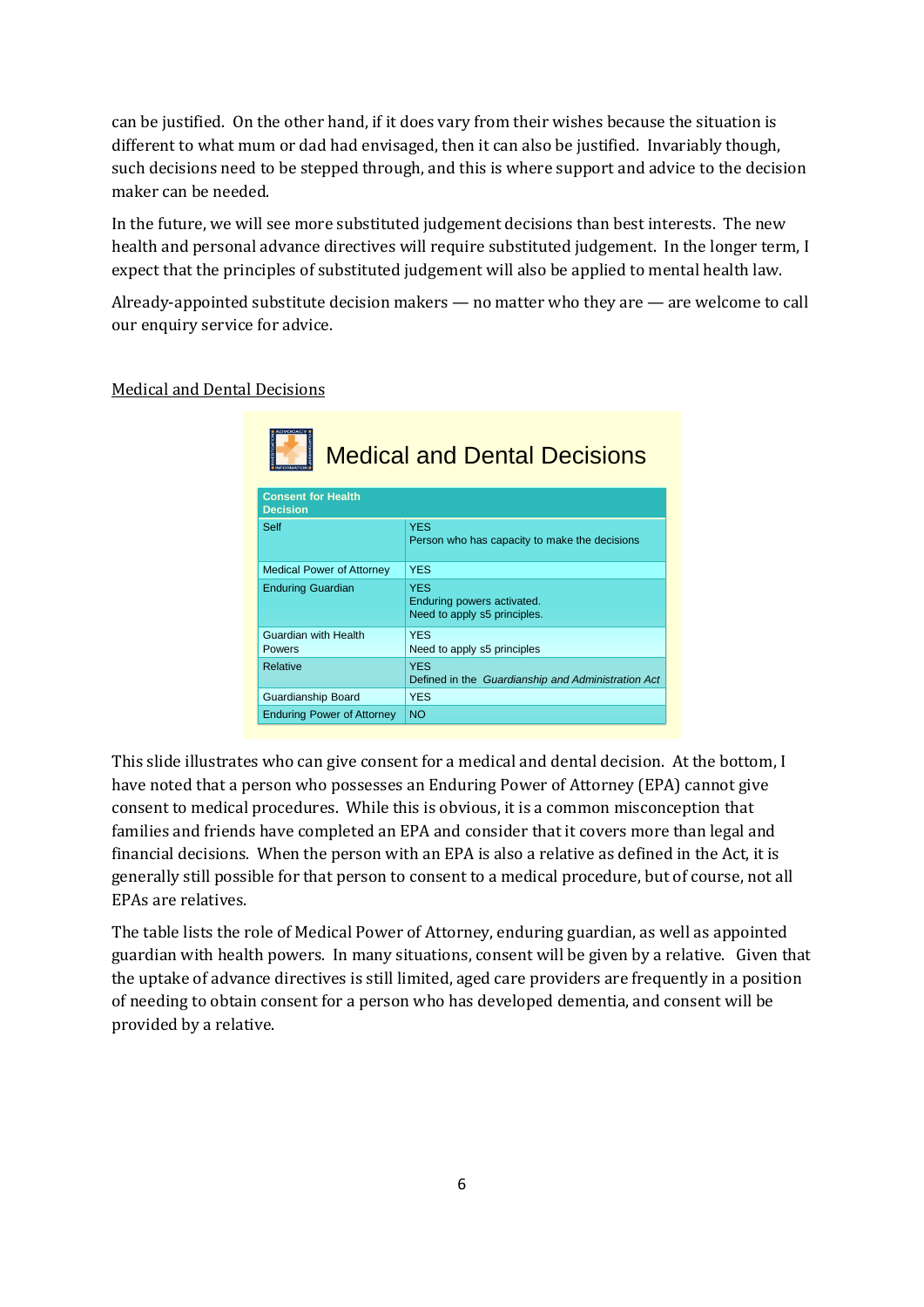

Any relative can be chosen. There is no order of precedence. Significantly, the Act allows for a person charged with the ongoing day-to-day supervision and wellbeing of the person to give consent.

In practice, in aged care this is translated as the Director of Nursing of a residential aged care facility as the person who gives consent. The provision is used when a person does not have other relatives able to make this decision. Its use in this way was confirmed by Parliament in 2005 by way of an amendment to the Act.

The Minister at the time was concerned that each time a person required consent (and did not have an actual relative who could consent) there would need to be a hearing before the Board. He noted that this presents an enormous challenge for the Guardianship Board, the Office of the Public Advocate, health service providers and people with mental incapacity. Such an approach, the Minister said could lead to unacceptable delays in access to treatment when substitute consent is provided.

The effect of this provision is to limit the need to appoint a health guardian for people in a facility who do not have a relative involved in their care. The Director of Nursing can provide the consent instead.

However, there is a conflict within the Act. The purpose of guardianship is to provide a decision maker who is independent of the provision of care. A service provider cannot be a guardian. Yet, the Act permits a service provider to make the same medical and dental decisions that a health guardian might make. In some situations, the Director of Nursing is independent of the care provided, when the care is delivered outside the residential aged care facility. For example, when a resident has a fall, requires a hip replacement in hospital, the Director of Nursing may provide consent for surgery for treatment delivered outside the nursing home and usually will do this if there are no other family available. On the other hand, in other situations there is not this separation: the Director of Nursing may consent to treatment that is then administered by themselves and staff on site. In some situations, this is appropriate; in others, there could be a conflict of interest.

How to deal with this tension was considered by the District Court in a decision in recent years. Our Office had appealed against the appointment of the Public Advocate as a limited guardian, arguing that existing informal arrangements were adequate. One purpose of the appeal was to gain clarification of the role of a Director of Nursing in consenting to medical treatment.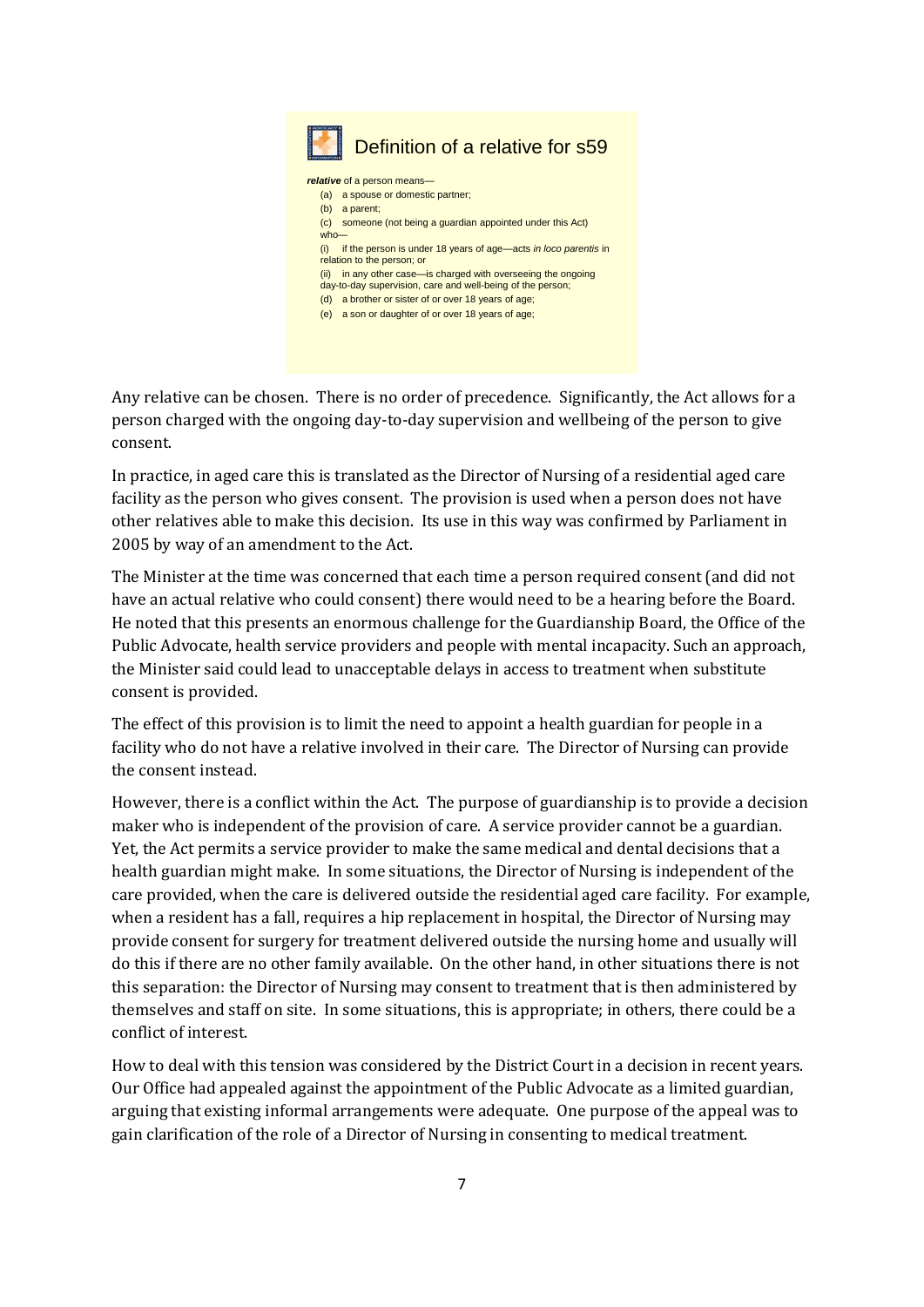The appeal involved a man who had a mental illness, a significant physical disability, no family and during the course of the Appeal it became apparent that the Director of Nursing of the facility where he resided was reluctant to take on the role as 'relative' under the Act. The Appeal by our Office was unsuccessful, but the Court provided useful clarification as to when a Director of Nursing should give consent.

The Court noted the conflict in the Act. On the one hand, in appointing a guardian the Board has to consider any conflict of interest that might arise in the appointment —s50 (e). On the other hand, s59 — the provision that allows relatives to make decisions— permits the Director of Nursing to make decisions that might involve a real or perceived conflict of interest. The Court did not explore this further in terms of the legislation, but it highlights the need for a Director of Nursing to consider the potential for conflict-of-interest issues when consenting to a resident's treatment.

The Court held that it might be appropriate for a Director of Nursing to consent to medical treatment where only a few decisions of no particular significance were involved. The Court noted that a Director of Nursing, unlike a guardian, could refuse to be involved in a decision regarding treatment; and the health of the person might be put at risk if decisions of a serious or urgent nature were required but were not forthcoming in a timely way.

These are the criteria: few, and not particularly significant vs. frequent, perhaps on occasion serious and urgent.

If a situation changes, for example a Director of Nursing is making a few decisions, but then is uncomfortable making a specific decision, the option of one-off consent from the Guardianship Board is available, as well as the option of seeking a guardian's appointment.

This decision did not consider specific instances of conflict of interest, but I wish to raise one particular area — that of the administration of chemical restraint.



This year we have worked on the topic of restrictive practices in disability settings. We have worked closely with non-government and government providers and the peak body. There is a new restrictive practice policy on our website, which gives a useful summary of who can consent to what practices. We will do something similar with aged care next year.

This is our definition of chemical restraint. It is based on one used by a large NGO provider, but is consistent with definitions in the literature and in relevant laws interstate.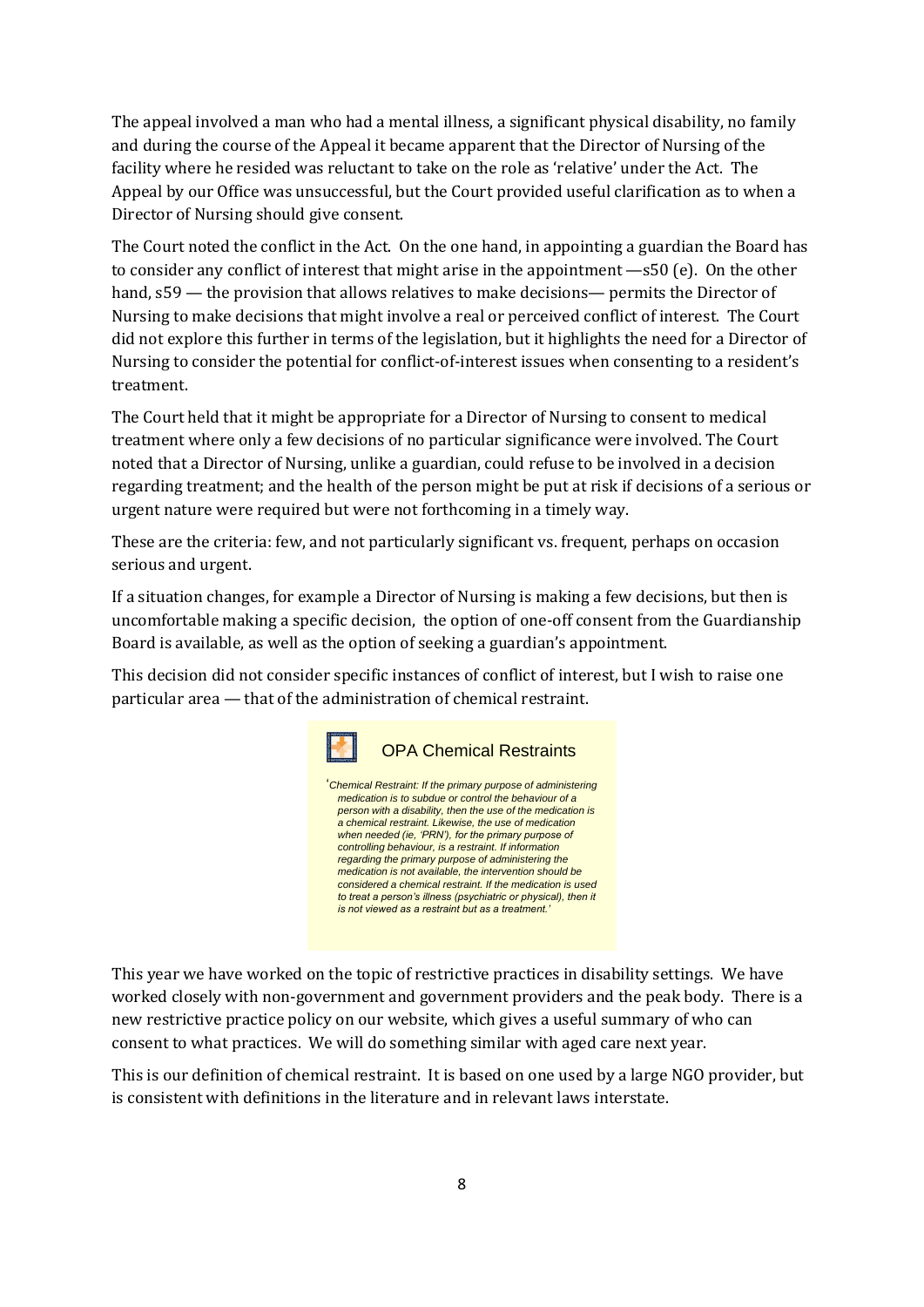In essence, chemical restraint occurs when a person is administered a drug to control their behaviour, when it is not used to treat a diagnosed psychiatric or medical illness. I suggest similar considerations will apply in aged care.

Traditionally, restraint is thought of when there is crisis: a person might be held and administered medication. To do this not only requires a guardianship appointment, but powers under s32 (1) (c) which authorises the use of force as is reasonably necessary: the physical restraint, or threat of physical restraint, that precedes the administration of medication.

However, chemical restraint is broader than this. It can include psychotropic drugs given regularly as part of morning and evening medication. The person may accept these medications apparently willingly, alongside their cardiac medications or whatever other tablets they receive, but because of a mental incapacity they do not understand the nature of the medications they have been given. People can receive sedating medication for years this way. The key issue is whether it is treatment for an illness or it is behaviour control.

In South Australia, the administration of medication in this way, as part of routine treatment, that does not involve the use of force to administer, can be consented to either by a Medical Power of Attorney, an enduring guardian,an appointed guardian with health powers, or a relative. We do not have separate provisions to define chemical restraint as distinct from taking other types of medications. This means that at least in theory, a Director of Nursing can consent to chemical restraint.

In disability services, there is a similar use of the s59 provisions, so that the person in charge of a residence provides consent. In disability accommodation, it is the house manager who takes on this role. For sedating medication, we concluded in our disability policy that it is a conflict of interest for the house manager to give consent for such medication. It is preferable that a relative do this. When family are asked to give this consent, we would recommend that such important decisions only be made by relatives who are involved and engaged in their family member's life.

While we are to do more work with the aged sector, I suggest that this conflict-of-interest concern would apply in most similar situations in aged care where chemical restraint is administered. While there are some people with severe behavioural and psychological symptoms of dementia who will need medication irrespective of the environment, for others, as this audience will well know, the nature of the care environment can influence the dose of medication required, or even the need to use drug treatment at all. Having access to larger living areas, comfort rooms, diversional activities, increased staff numbers, and increased training can all minimise the amount of medication used.

I have no doubt that Directors of Nursing undertake such consent duties properly and with great care. Nevertheless, even with the most thoughtful consideration, it can be both a real and perceived conflict of interest to be the decision maker about sedative medication on the one hand, and the manager of staffing and budget on another. This is because the same behavioural problems might potentially be addressed in two ways: by increasing the dose of antipsychotic medication on one hand and using existing staff numbers, or on the other hand by decreasing antipsychotic medication and increasing staff numbers.

So, in reviewing clients I suggest that there should be particular vigilance to those prescribed antipsychotic and other sedative medications. If it is prescribed, who consented for it? Was the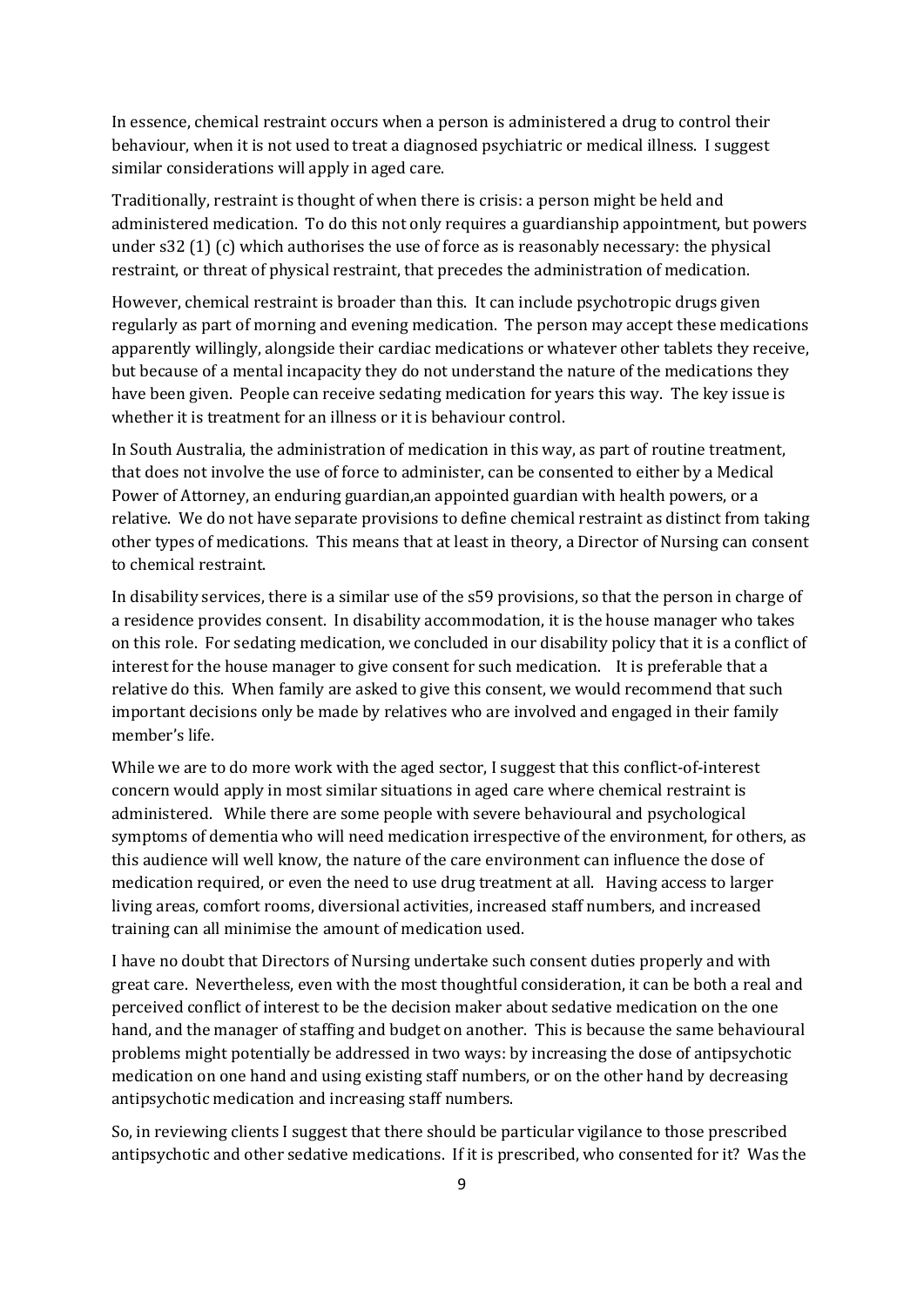person's family called when it was started by the visiting doctor? Was the family called when the dose was increased? Is the Director of Nursing is consenting to treatment? While it may be very appropriate for the Director to consent to a patient's antibiotic treatment for pneumonia, or antihypertensive drugs, this is likely not to be the case for chemical restraint.

As a policy position, it is reasonable to regard chemical restraint differently to most other routine medications. Consenting for a person to receive chemical restraint can be as significant a decision as consenting to surgery. It can be a treatment with benefits that can enable a person to be more settled and calmer. It is also a treatment associated with risks, such as causing further impairment in cognition, and increasing the risk for falls. While clear consent is needed for all health interventions, there is no requirement to get written consent to start medications and therefore to start chemical restraint. However, I would suggest that it would be still useful to document who has been spoken to, and who has given verbal consent for the use of a psychotropic medication in such a situation.

|                                                     | Accommodation                                                                                                                                           |  |
|-----------------------------------------------------|---------------------------------------------------------------------------------------------------------------------------------------------------------|--|
| <b>Consent for</b><br><b>Accommodation Decision</b> |                                                                                                                                                         |  |
| Self                                                | <b>YES</b><br>Person who has capacity to make the decisions                                                                                             |  |
| Relatives                                           | YES but only through Informal arrangements<br>Cannot be implemented if the person disagrees<br>NO formal power to consent to accommodation<br>decisions |  |
| <b>Medical Power of Attorney</b>                    | <b>NO</b>                                                                                                                                               |  |
| <b>Enduring Power of Attorney</b>                   | <b>NO</b>                                                                                                                                               |  |
| <b>Enduring Guardian</b>                            | <b>YES</b><br>Enduring powers activated.<br>Need to apply s5 principles.<br>Cannot be implemented if the person refuses                                 |  |
| Guardian with<br>accommodation powers               | <b>YES</b><br>Need to apply s5 pirinciples<br>Cannot be implemented if the person refuses                                                               |  |

#### Accommodation Decisions

Now we will discuss who can make an accommodation decision; either when there is no advance directive, or when an advance directive is in place. The only advance directive that permits accommodation decisions is the Enduring Power of Guardianship.

The first option, and the most ideal is that a person makes their **own decision**, either by themselves or with assistance or support in making that decision.

The next option is for relatives to make the decision using **informal arrangements**. The person concerned may not be able to make a decision, but can be happy for family to make arrangements on their behalf. Such informal arrangements work well when there is trust all round. If a person objects to a decision, or there is conflict between family members or others about the decision, then a formal appointment may need to be made. This usually involves applying to the Guardianship Board for a guardian to be appointed.

As noted, a Medical Power of Attorney's decision making is limited to medical and dental decisions, so they cannot make an accommodation decision. If a person needs to go to hospital,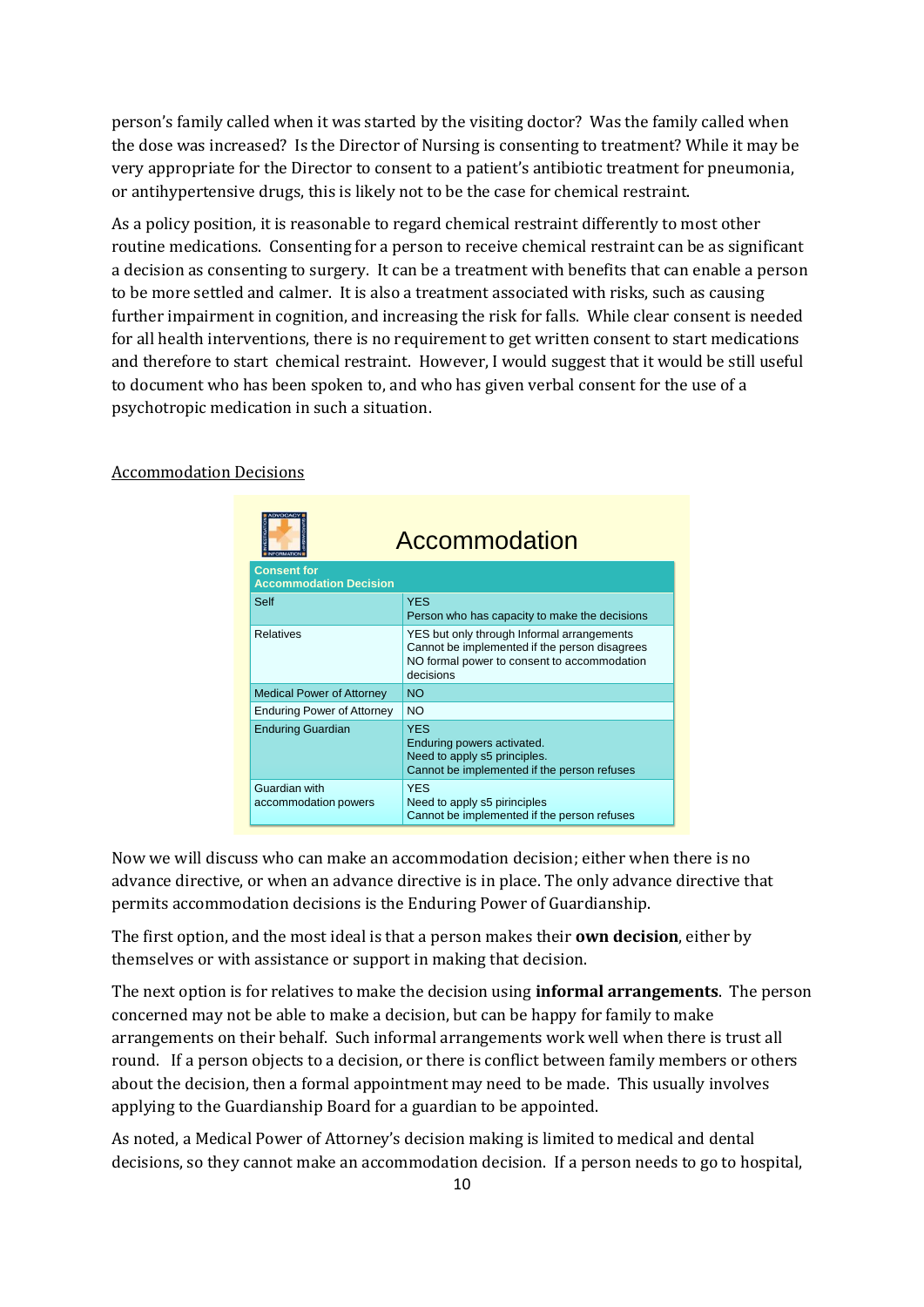the Medical Power of Attorney can be used to consent to hospital treatment, but cannot be used to make a person go to hospital.

An Enduring Power of Attorney also cannot be used to make the decision. As you know, this power only covers financial and legal matters. If a person is moving into a nursing home, it can be used to put in place the financial arrangements after an accommodation decision has been made, but it does not provide the authority to make the accommodation decision.

An enduring guardian can make the decision, as can a guardian with accommodation powers appointed by the Guardianship Board. In both cases, a decision can be made, but the enduring guardian or the appointed guardian does not have the power to enforce the decision.



To do this, it is necessary for the enduring guardian or the appointed guardian to apply to the Guardianship Board for enforcement powers: these are listed under s32 of the *Guardianship and Administration Act 1*993. These powers include powers to direct where a person lives, authorise detention, or authorise the use of force as may be reasonably necessary. For the Board to grant these powers, it must be convinced that the health or safety of the person would be seriously at risk if these powers were not granted. You can see on this slide the different powers of placement, detention and force. If a person is placed they are directed to live at a certain address and can be returned to that address if the person leaves, but the person is not detained with this s 32 (1) (a) power. Detention requires s 32 (1) (b) to be invoked. When the Board authorises detention, it gives the person physically in charge of the protected person (in this case, the nursing home director) the power to detain.

I now wish to consider in more detail the topic of detention.



Accommodation - Detention

*Detention* means a situation where a person is unable to physically leave the place where he or she receives services. The means of detention may include locked doors, windows or gates, and the constant supervision and escorting of a person to prevent the person from exercising freedom of movement.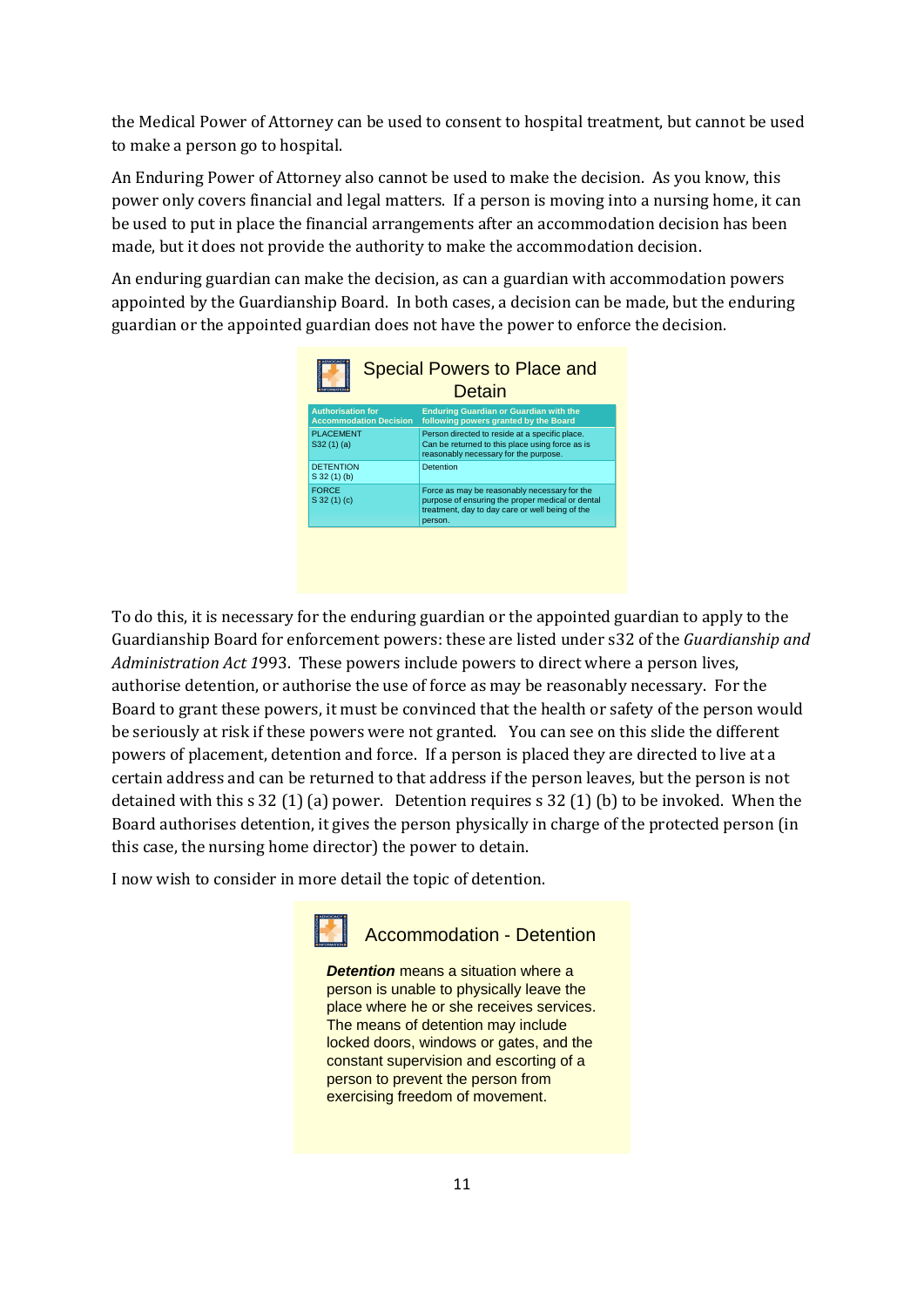There is no legislative definition of detention in our Act. This definition projected on the slide is one that we have used in developing a policy with the disability sector. It is consistent with most dictionary definitions, so I hope you will agree that as a way for us to have a common understanding of detention, it is useful. Key elements include that a person is unable to physically leave a facility; or if people do leave a facility, they are constantly supervised or escorted.

However, a person is not automatically detained because a door is locked. Some people live behind a locked door but it will be opened for them any time they request. For this reason, to determine whether a person is detained or not, requires an analysis of each person's individual situation. A resident could be in a locked facility that has a key pad on the door. A resident is *not* detained if the person knows the code and can use the keypad to leave when he or she chooses. A resident might *not* be detained, if staff open the door for the resident when requested even if the person cannot use the key pad themselves. A resident *is* detained if they cannot come and go as they choose.

So, when is it necessary to request s32 powers of detention? The answer is, any time a person is detained. Otherwise, there is a risk of unlawful imprisonment of a resident.

In the past, practices were different. For people who were actively trying to leave a nursing home it was expected that an enduring guardian or appointed guardian have s32 powers to authorise detention. On the other hand, for people who were wanderers, such powers were not expected.

This was clarified by the Guardianship Board this year. Any person who is detained should be detained lawfully. This applies not just to people who are seeking to leave, but also to all people who are detained including people who are wandering risks.

A decision for a person to live in a secure unit cannot be made as a duty of care decision without lawful authority to make that decision. South Australia has clear statutory provisions in our *Guardianship and Administration Act*, so it is expected that such provisions be used.

So, to recap: the only way that a person can be legally detained at a residential aged care facility is by the use of s 32 powers. This requires a person to have either an enduring guardian or appointed guardian who then applies to the Board for those powers. To determine whether any individual in a closed unit is detained needs an individual analysis of each person's situation. People who are not allowed to leave at will, or to leave without an escort are most likely detained.

I recognise that this situation of needing to seek orders is not optimal.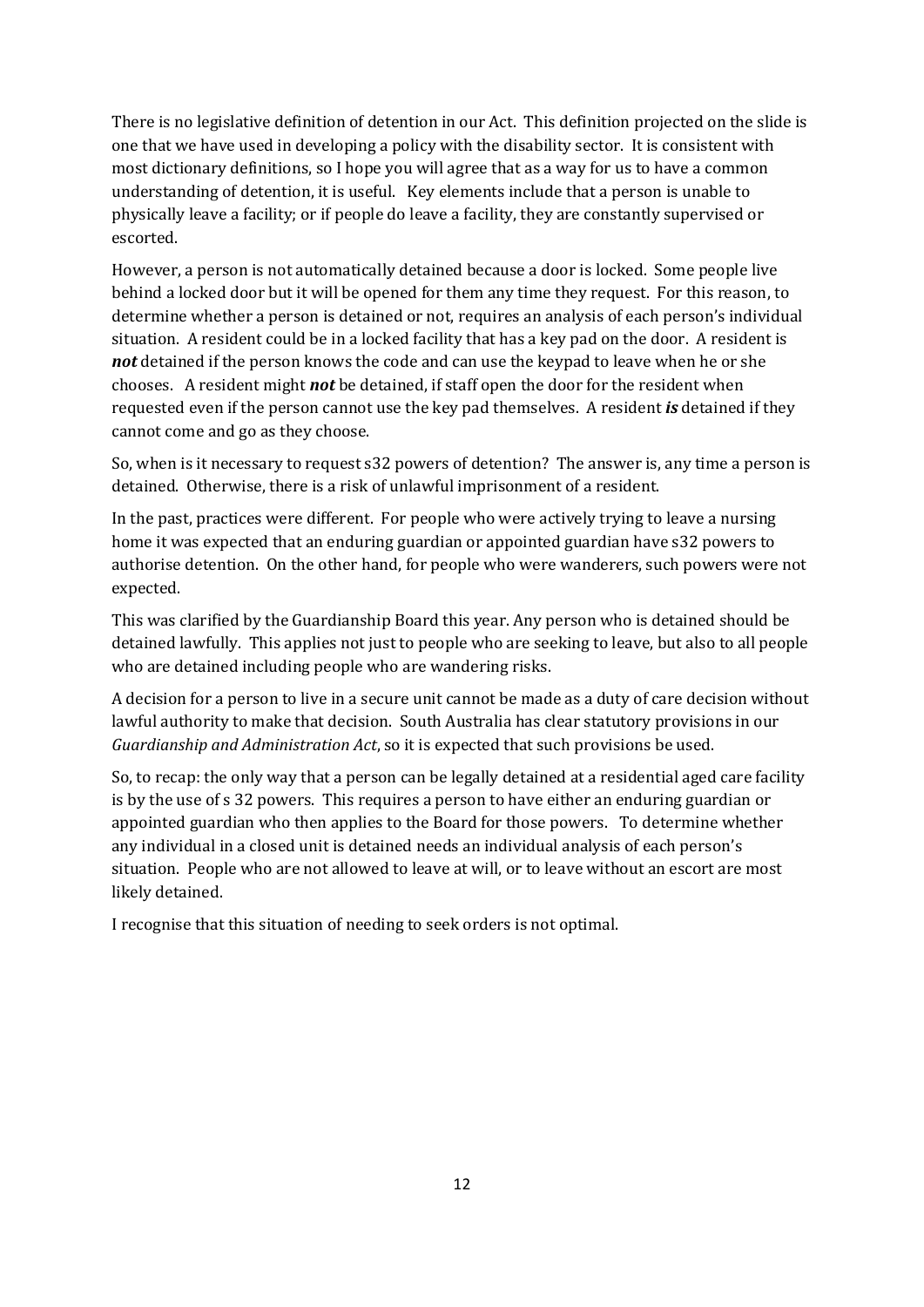

This slide considers systems' responses.

The first is to do nothing, and to allow the traditional practice around the country of placing people in locked facilities on duty of care grounds. The problem with this is that person so placed does not have access to the right of appeal. In some other states, because guardianship law does not have detention provisions, facilities rely on "duty of care".

The second option is to rely on state-based guardianship provisions, such as those discussed. Currently we have no choice but to do this in South Australia, because it is the law. However, guardianship can be demanding on families and nursing homes; applications and documents need to be submitted. When detention orders are granted, they need to be reviewed after six months and then 12- monthly. If a person dies under a detention order, there is a requirement for a mandatory coronial inquest. There is a good argument that to use such provisions on large numbers of people in aged care is an excessive response: nevertheless, in the absence of alternatives, it is a response that we need to comply with, and it is the law.

The third option is to have a national mechanism: one that is commensurate to the need; one that gives rights of appeal to residents, but does not create a burden on families and aged care providers. This is what we would argue for. Such a solution could be linked to a beefed-up community visitors' scheme that checks on people's rights. The Productivity Commission has recommended that there be such a scheme, and we would suggest that it could be particularly useful in checking on the rights of people who are detained.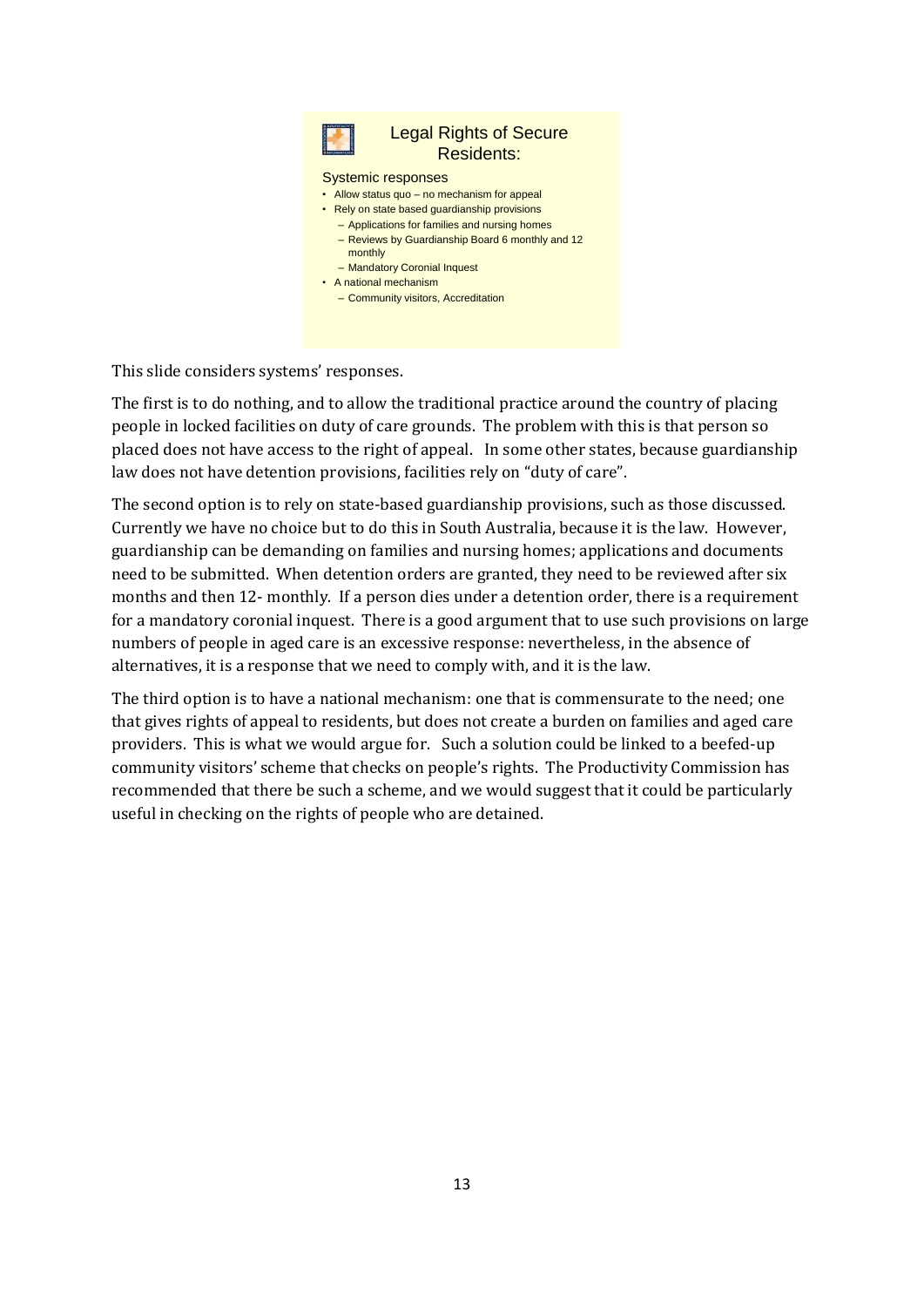### **Lifestyle**

| <b>Lifestyle (including access)</b><br><b>CORMATION</b> |                                                                                                                                                  |  |
|---------------------------------------------------------|--------------------------------------------------------------------------------------------------------------------------------------------------|--|
| <b>Consent for Lifestyle</b><br><b>Decision</b>         |                                                                                                                                                  |  |
| Self                                                    | <b>YES</b><br>Person who has capacity to make the decisions                                                                                      |  |
| <b>Relatives</b>                                        | YES but only through Informal arrangements<br>Cannot be implemented if the person disagrees<br>NO formal power to consent to lifestyle decisions |  |
| <b>Medical Power of Attorney</b>                        | <b>NO</b>                                                                                                                                        |  |
| <b>Enduring Power of Attorney</b>                       | <b>NO</b>                                                                                                                                        |  |
| <b>Enduring Guardian</b>                                | <b>YES</b><br>Enduring powers activated.<br>Need to apply s5 principles.<br>Cannot be implemented if the person refuses                          |  |
| Guardian with lifestyle<br>powers                       | <b>YES</b><br>Need to apply s5 principles<br>Cannot be implemented if the person refuses                                                         |  |

The considerations in making a lifestyle decision are similar to those in making accommodation decisions. Relatives can make informal decisions, but the only substitute decision makers who can make a formal lifestyle decision are an enduring guardian, or an appointed guardian with lifestyle powers.

The need for enforcement powers for lifestyle decisions is less, but once again if a person objects — say, to receiving a care service — in some situations it may be necessary for a guardian to apply for s 32 (1) (c) powers to authorise the use of force.

### Protection of rights

Finally, I wish to raise three policy matters, which could better protect the rights of older people in the future. The first concerns how mental capacity is understood; the second, supported decision making; and the third, adult protection.

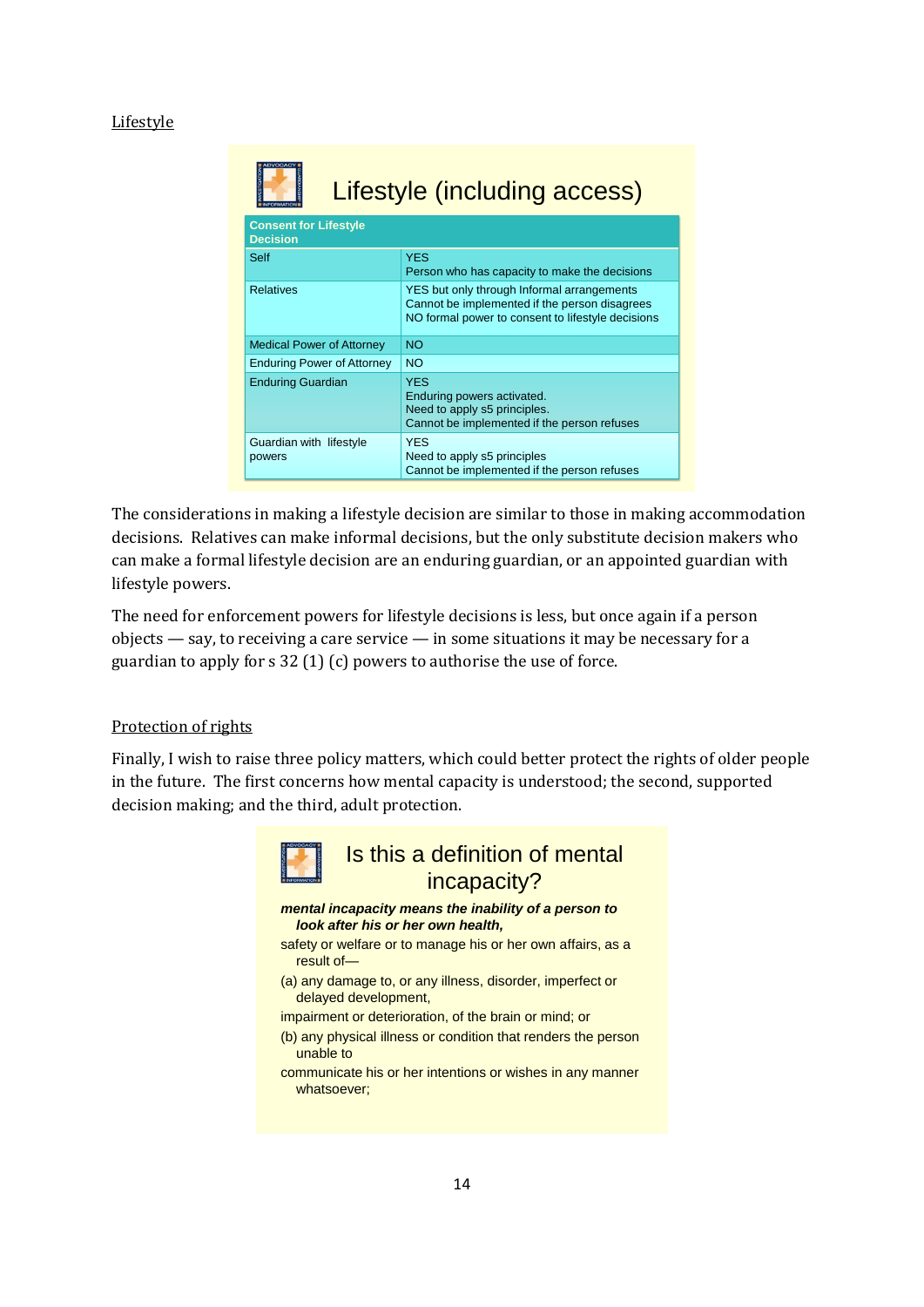This is the definition of mental incapacity in the *Guardianship and Administration Act*. You will note it refers to an inability of a person to look after his or her own health, safety and welfare. This definition is not consistent with how mental capacity has been understood in the common law for many years, or with current right-based thinking. In fact, this is more a definition of disability than of mental incapacity.



### Mental Capacity

- Understand the facts involved in the decision
- Know the main choices that exist
- Weigh up the consequences of the choices
- Understand how the consequences affect them
- Communicate their decision

This slide demonstrates the features of capacity as generally understood by the law, medicine and psychology. A very useful resource is the New South Wales Attorney General's Capacity Toolkit. The risk of our current definition of mental incapacity in South Australia is that it can promote a welfare view of guardianship. This can lead to more people being placed under guardianship for longer. A rights-based view narrows the use of guardianship.

For these reasons, we consider that not only does the definition of incapacity need to change in the Act, but the principles of the Act also need to be altered.



- Paramount consideration given to the wishes of the person if he or she were not mentally incapacitated (only as far as can be ascertained)
- Present wishes
- Not to disturb adequate informal arrangements
- Least restrictive while consistent with proper care and protection.

These are the current principles, which are well regarded: the substituted judgement principle; seeking a person's present wishes; not disturbing informal arrangements; and the least restrictive option. These are the principles that the Board must follow, as well as enduring guardians, guardians and administrators appointed under the Act.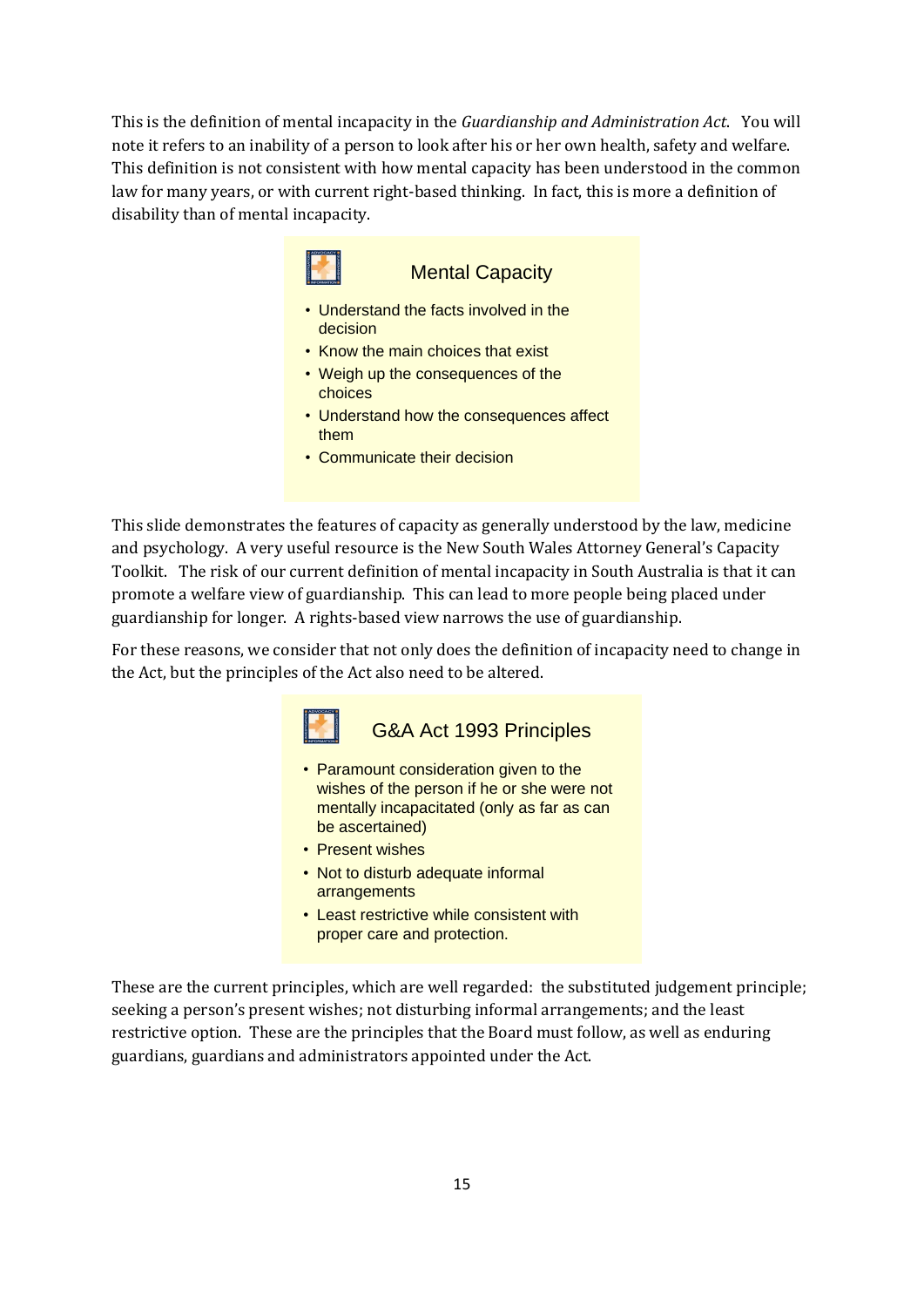

## Additional principles

- *(i) A presumption of capacity*
- *(ii) mental capacity is decision specific.*
- *(iii) Supported decision making –all practable steps be offered to help a person make their own decision before making it for them.*

It is our view that the following principles should be added. The first is a presumption of capacity. All adults should be assumed to have capacity. A person with a particular diagnosis or disability should not need to prove their capacity. The onus is on the person who alleges incapacity to make the case. This has been a case law principle for over 200 years.

The second principle is that mental capacity is decision-specific. It can be possible to make one decision, but not another. The High Court of Australia confirmed this principle in 1954.

The last principle is taken from the United Kingdom *Mental Capacity Act 2005*. People should only have a substitute decision maker if all practicable steps have been taken to help them make the decision themselves, without success.

This underpins the need to consider supported decision making, ensuring that people do have assistance and support in making their decisions. This is recognised in jurisdictions in Canada and the United Kingdom.

Further to this, the United Kingdom, Canada and the United States have rights-based systems of adult protection in place. This year our Office undertook a project with the University of South Australia to look at what a rights-based system of adult protection would look like. It was funded through the then Department for Families and Communities. We spoke with 130 workers from health, aged care, local councils and community services who provided services to older people. From this, a policy model was developed, similar to overseas best practice.

The feature of a rights-based model is that there is less emphasis in taking over the decision making ability of victims and potential victims of abuse and neglect. Guardianship still has a role, but the emphasis is on providing practical assistance to people at risk, similar to approaches used in responding to domestic violence. The model features a single elder-abuse helpline, and local protocols that are in place between health, aged care, police and justice, so that a practical local response including a home visit can be provided when needed. The system also provides specialist back-up to frontline staff. When abuse does occur, there is a stronger emphasis on prosecuting perpetrators.